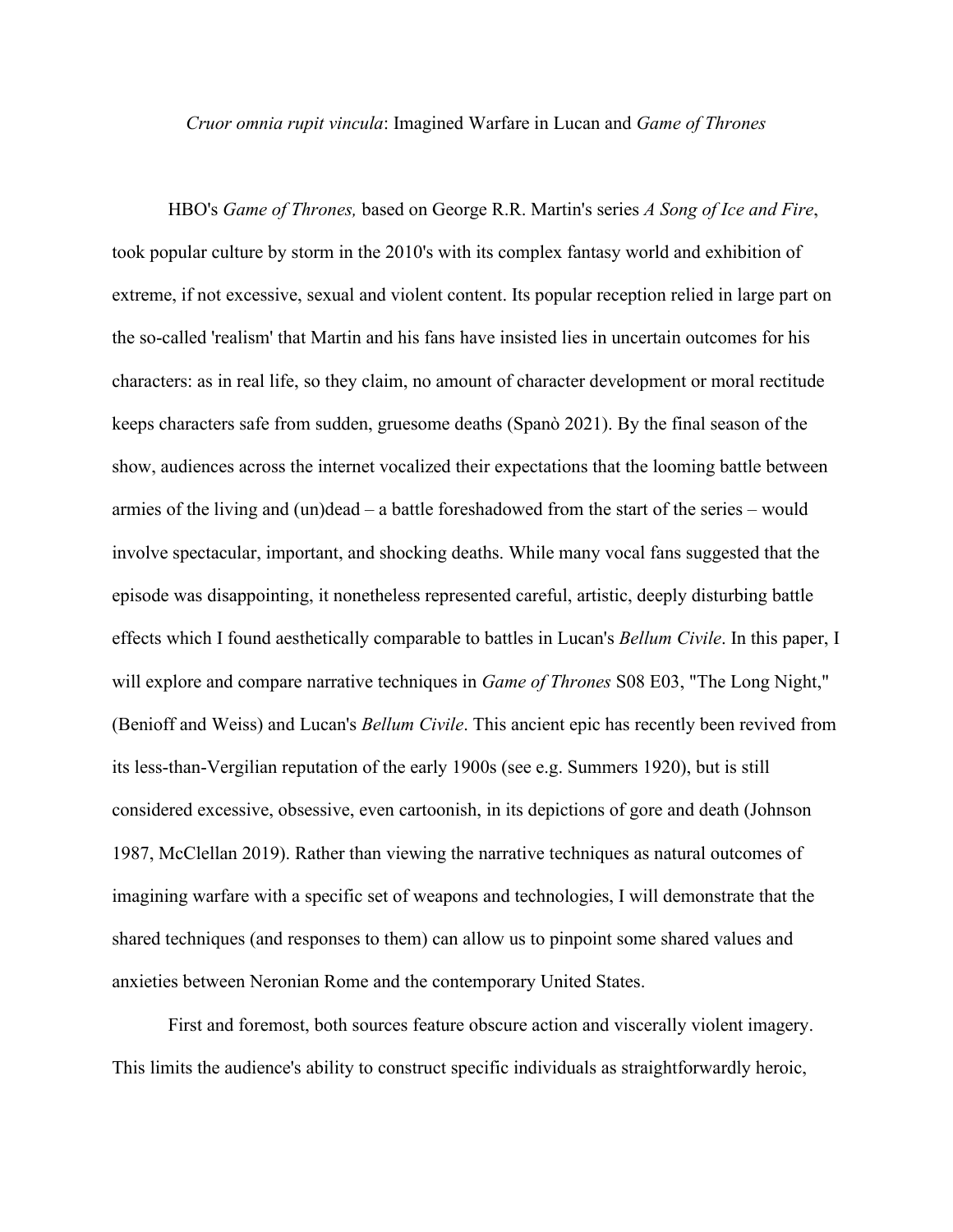and, as many Lucan scholars have pointed out, disrupt the very concept of celebrating heroism (Sklenář 2003, Hömke 2010, Dinter 2012). As in Lucan, in *Game of Thrones*, incredible feats of individual warriors are cast as nearly illegible, both in terms of difficulty of viewing their feats and in terms of attempting moral evaluations. I will also consider pacing: Lucan's conspicuous use of delay which gives way to overcrowded action, finds general parallel in this particular episode of *Game of Thrones*, which, once in motion, continues to build narrative speed and tension throughout. Both narratives imagine battle as happening in fits and spurts, with great suspense building in the meantime. Additionally, the use of sounds adds to the sense of chaos. While in *Game of Thrones*, extreme differentials between loud and quiet add to the sense of impending doom, in the *Bellum Civile*, the noises of war mark scenes of extreme destruction.

Using both theories of reception and narratology, I will ask: based on *how* these stories are told, what is interesting about battle? Whose perspective is most compelling? Why does it matter that modern American television seems to reverberate with the epic techniques of Lucan? Both sources emerge from cultures haunted by discourses of impending systemic collapse, and the aesthetics suggest some discursive parallels. I suggest that despite the different contexts of production for each source, that the similar narrative effects point to similar reimaginations of war as an existential crisis: individual heroism is useless and obscurity plentiful.

## Bibliography

- Benioff, D. and Weiss, D.B. 2019. "The Long Night." *Game of Thrones*. Season 8, Episode 3. Directed by M. Sapochnik. April 28 2019. Home Box Office.
- Dinter, M. 2012. *Anatomizing Civil War: Studies in Lucan's Epic Technique*. Ann Arbor: University of Michigan Press.